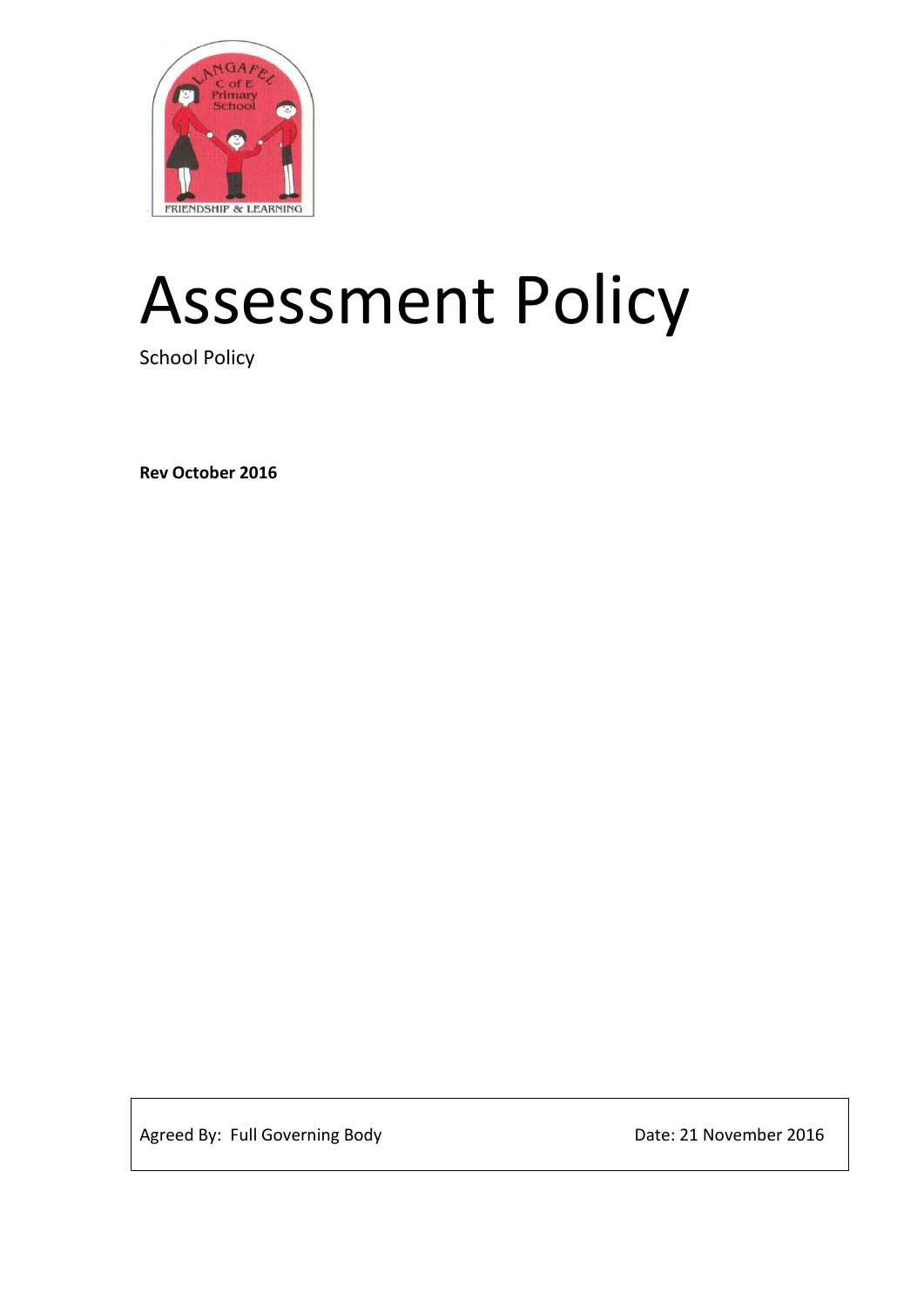

### **Introduction**

We aim for high quality teaching and learning, and the heart of this is effective assessment, underpinned by a growth mindset belief that all pupils can suceed.

We use three main forms of assessment: in-school formative, in-school summative, and national standardised summative assessment.

#### **Aims**

The aims of assessments are:

- To allow teachers to respond accuratley to the learning needs of each pupil and, with the contribution of support staff, give ongoing suppot to enable all pupils to make good progress.
- To allow children to be given effective targets that they understand so they might have an active role in identifying their own learning needs and know how to improve their work.
- To provide parents and carers with effective targets to support their child's learning.
- To provide pupils with an opportunity to demonstrate what they know and understand within their learning and get feedback against this.
- To allow leaders to evaluate and continually improve on the quality of provision for all pupils.

### **Assessment for Learning**

This forms an integral part of quality first teaching and helps ensure that children receive the most effective support and challenge to allow them to make good or better progress over time. Teachers and support staff will make use of a range of techniques during lessons to ensure learning is adapted to suit the needs of all children. Here are some examples of techniques that teachers may use to support effective Assessment for Learning:

- Directed questioning using techniques such as Blooms Taxomy.
- Open ended discussions and questions.
- Observations of group/pair discussions.
- Use of visible learning devices e.g. whiteboards; number fans; hands and gestures.
- Use of technology e.g. the use game based learning platforms such as Kahoot or Quiz.

Marking will also form a vital part of assessment for learning. This should, in line with our marking policy, making it clear to children the areas they have understood and the areas they will need to work on.

Assesment for learning should be planned into every session and children's learning should be adapted to suit their needs. Following a mastery approach teachers will ensure children "master" key areas of learning before moving on.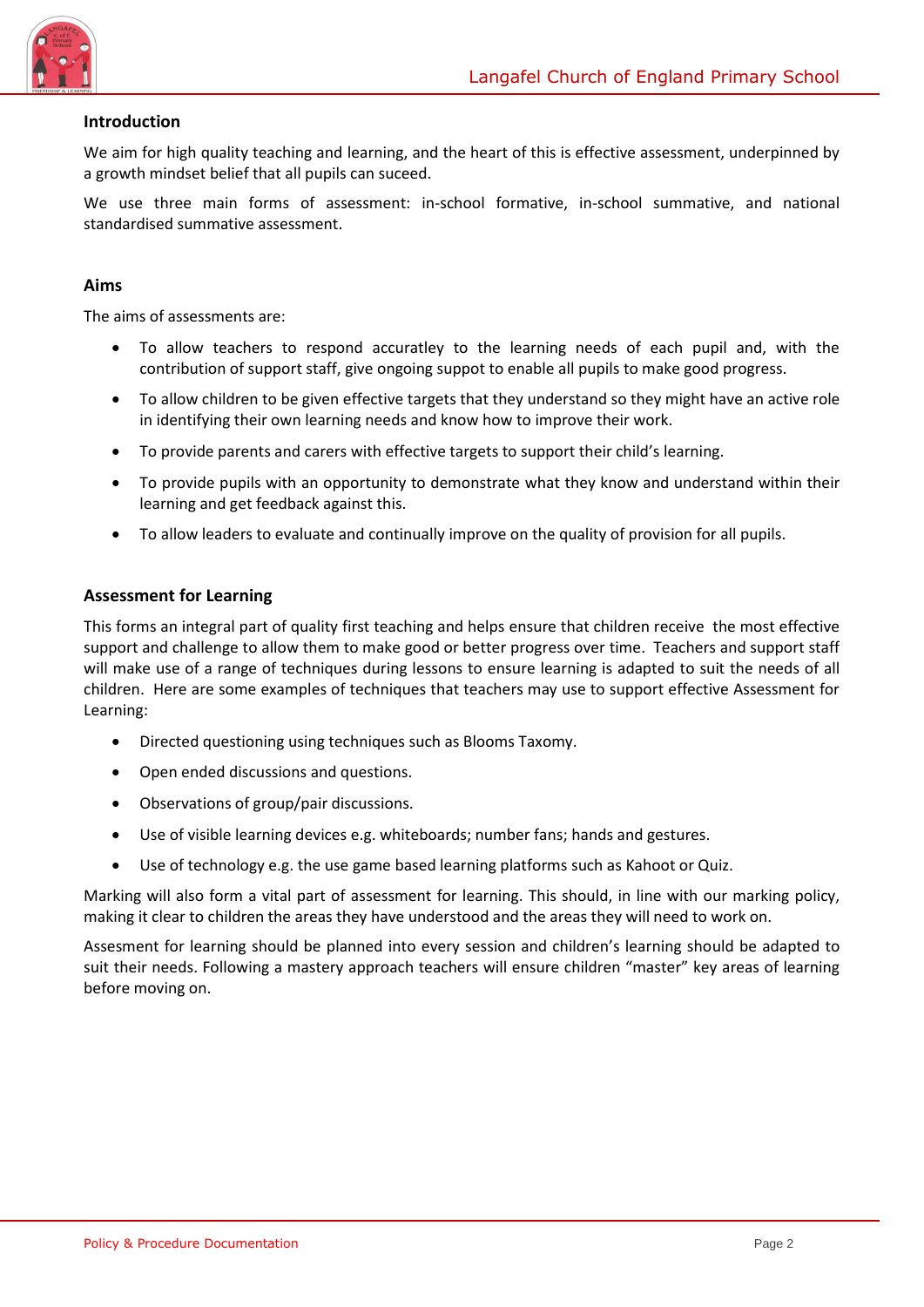

#### **Rainbow Tracker Assessment**

With the removal of levels in 2016 we have chosen to use a system called "Rainbow Tracker". This is currently used to assess children in Reading, Writing and Maths in all years from Year 1 to Year 6. Rainbow tracker uses the colours below to assess pupils progress through the programme of study.

#### **RED ORANGE YELLOW GREEN BLUE INDIGO VIOLET**

#### **Assessing using Rainbow Tracker**

For each year group there are assessment sheets for reading writing and maths. Each child will have an individual sheet and teachers will use this to monitor progress against the programme of study (see appendix 1). A teacher will date when a child has shown they have met the statement by putting the day and month next to the statement. When a teacher feels a child has "mastered" an area of the programme of study they highlight this statement (this is usually when it has been dated 3 times during indpendent activties). To ensure consitency across the school these sheets will be moderated throughout the year in phase, by all staff and by members of the SLT.

The number of statements highlighted relate to the colour the child is at tracking points at the end of each term. (See appendix 2). The children will start the year at Red as they have not yet accessed the new programme of study. Throughout the year as each term passes, a new colour is available to be assessed against. Most children will move one colour at a time however a child could make very rapid progress and move 2 colours (from **Orange** to **Green**) but such progress would have to be clearly demonstrated. Please note the rainbow does allow for progress i.e. if you are green at the end of Term 4, it does not mean you are 'expected' on the PoS at Term 4, however you would expect someone in this situation to reach further than green. At the end of Term 6, wherever a child has ended up on the rainbow will be where they are on the attainment scale.

The colours we expect children to be at the end of each term:

| <b>Start of Year</b> | Red                                       |
|----------------------|-------------------------------------------|
| Term 1               | Red or Orange                             |
| Term 2               | Orange (possibly Yellow)                  |
| Term 3               | Orange or Yellow (possibly Green)         |
| Term 4               | Yellow (possibly Green or Blue)           |
| Term 5               | Yellow or Green (possibly Blue or Indigo) |
| Term 6               | Green (possibly Blue, Indigo or Violet)   |

#### **Tracking Progress using Rainbow Tracker**

From Term 2 children's progress is tracked using a "rainbow tracker workbook". Staff are responsible for adding in the childs rainbow tracker data as a numerical value 1 week before pupil progress meetings. The tracking workbook allows staff and leaders to monitor progress of indivdual children in independent subjects against the previous term and the previous keystage. This is to ensure that chidren are progressing at effective rates from both points. The Tracker Workbook also allows staff to monitor the progress of children in all three areas to form a combined score this allows staff to challenge children in an area if they are falling behind.

The "rainbow tracker workbook" also allows staff to get data for vulnerable groups in each year and track their progress throughout the year. Ensuring those groups who are not making accelerated progress are challenged.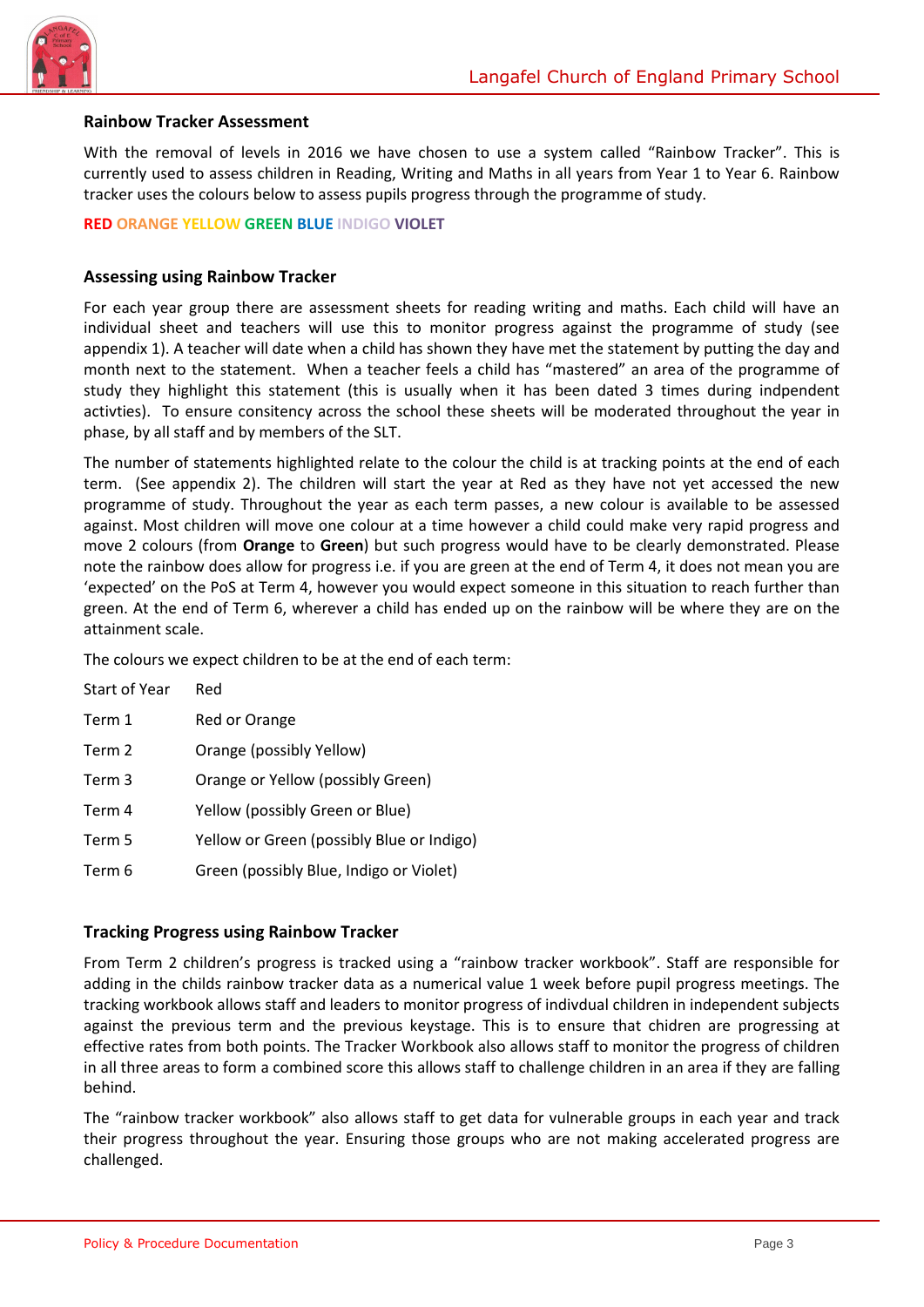

We use the rainbow tracking system in school, however when working with other agencies who use different terminology this is how our termiology translates into terms used by both Kent and the Department of Education. Using this grid it means we can hold effective moderation and progress discussions with other agencies whilst using the effective progress measures of the Rainbow Tracking system.

| <b>Rainbow Tracker Termiology</b>                    | <b>National</b><br><b>Termiology</b><br><b>Interim</b><br>(2017) | <b>Kent Style Termiology</b>          |  |  |
|------------------------------------------------------|------------------------------------------------------------------|---------------------------------------|--|--|
| <b>O RED</b> (Below the Programme of<br>Study (POS)) | Below the expected standard.                                     | Below the Programme<br>of Study (POS) |  |  |
| 1 ORANGE (Emerging)                                  | Working towards the expected<br>standard                         | Emerging                              |  |  |
| 2 YELLOW (High Emerging)                             |                                                                  |                                       |  |  |
| <b>3 GREEN (Expected)</b>                            | Working at expected level                                        | Expected                              |  |  |
| 4 BLUE (High Expected)                               |                                                                  |                                       |  |  |
| 5 INDIGO (Exceeding)                                 | Working at greater Depth.                                        | Exceeding                             |  |  |
| <b>6 VIOLET</b> (High Exceeding)                     |                                                                  |                                       |  |  |

# **Pupil Progress Meetings**

These are an important part of of the assessment and monitoing process. There are 6 timetabled pupil progress meetings a year and will take place with the members of the phase and the SLT. The meetings are a opportunity to review progress (both individaul and as a collective) over the previous term and plan for how this can be acccelerated or maintained for the following term. In term 1 the pupil progress meeting will not require the use of the "rainbow tracker workbook" due the the fact that most children will be red. The workbook will be used for the subsequent 5 meetings and must be completed 1 week prior to this. Staff will be required to bring some of these items to the meetings as relevant to the age group or situation (this will be confirmed before the meeting):

- Reviewed provision map.
- Planned provision for the next term.
- Rainbow tracker progression sheets.
- Tapestry evidence
- Markbooks
- PiXL tracker sheets
- Data from timed assessments e.g. comprehension test or GPS tests.
- Evidence of children work.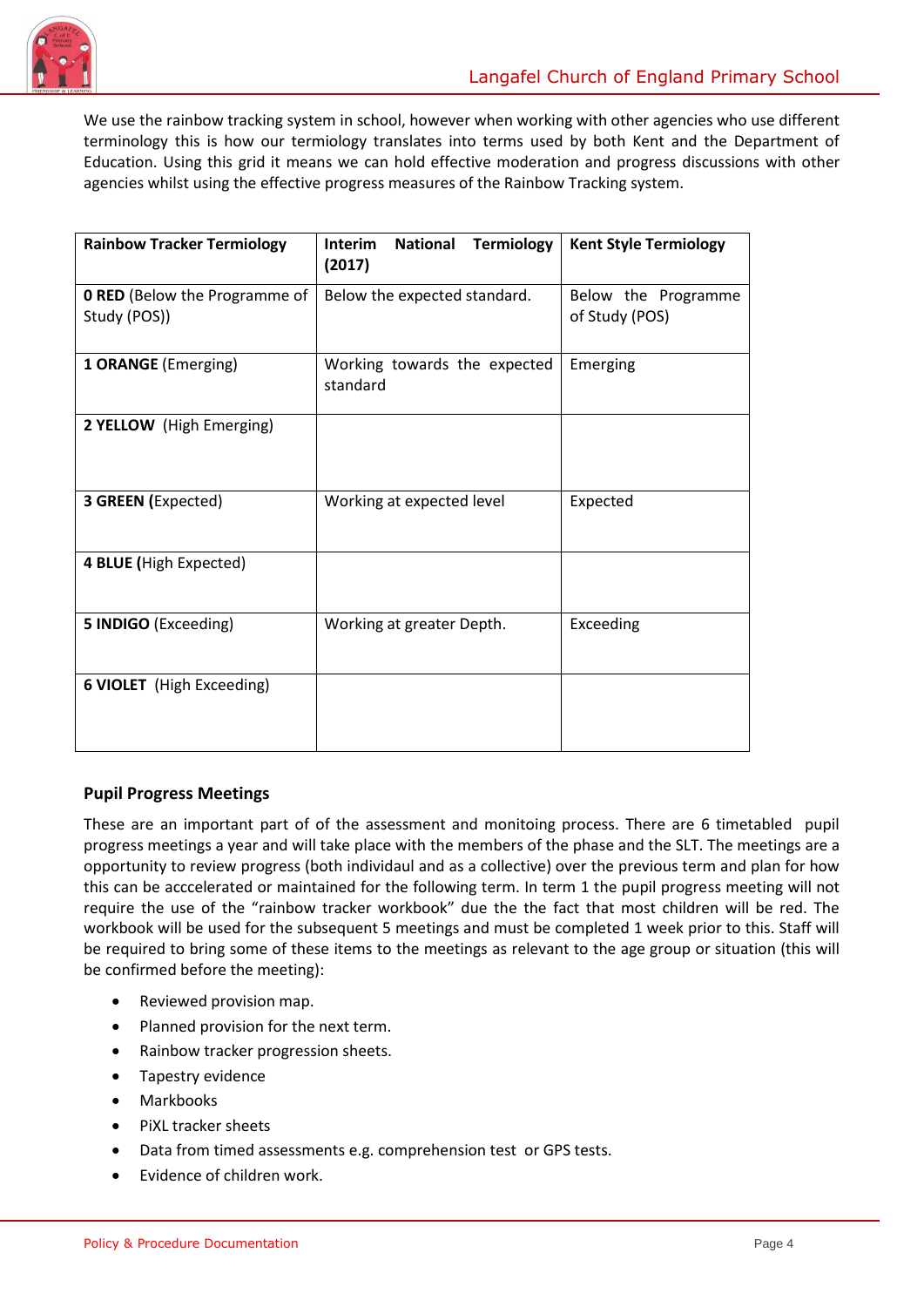

### **Moderation/Validation**

Moderation is vital in ensuring judgements of children's attainment is validated and consistent within the schools and nationally. Regular moderation meetings will take place within the phase, at least once a new term. There will be at least 3 moderation meetings within staff meetings allowing staff to moderate across the phase groups – this will support teachers who are new to the phase in reaching consitent judgements. We feel it is important to moderate externally and staff will be given the opportunity to moderate with a variety of outside agencies. This could include local cluster schools; local authority organised moderation; and with national schools at PiXL moderation exercises. We will also use Subject Leaders and SLT to validate the judgements we are reaching internally through spot check moderations at least 3 times a year.

### **Foundation Stage Assessment**

In Foundation Stage we assess against the Early Learning Goals using an elctronic tracking and evidence logging system called Tapestry. This allow teachers and parents to log evidence of the chidren achieving the goals. However the evidence is validate by the phase leader before it is achieved. This system allows parents to log on and see the progress the child is making and the areas they can be working on. We use this to report to at the end of the year to the local authority and nationally. We can also use the tool to share evidence and moderation events to ensure consistency with natitonal expectations.

### **End of Keystage Assessment**

Staff who are working in an end of Key Stage year will be given the required training and information to allow them to support and assess the children against the end of key stage assessment frameworks. SLT will ensure that the judgements of the school are moderated effectively with other agencies and validated by SLT. National data is fedback to staff through meetings and use of graphs. This is done so staff can analyse gaps in learning and develop the curriculum for furture years.

# **Sharing Assessment Information with Other Agencies**

Rainbow data will be shared with parents 6 times a year. A Rainbow Tracking sheet will include both the stage that the child has reached at the end of that term and areas that the child shoud work on over the next term. The tracking card will also include the child effort and behaviour "level" for this period and the child's view of what they are proud of. (See appendix 3)This data will also be shared at parent meetings throughout the year. At the end of each key stage parents will receive the statutory data relevant for their child.

Three times a year data will also be shared with the governors at least 3 times a year and there will be 3 visits from the the governor who leads on assessment. Data may also be shared with the local authority when requested during SIP visits to help impove the quailty of teaching and learning.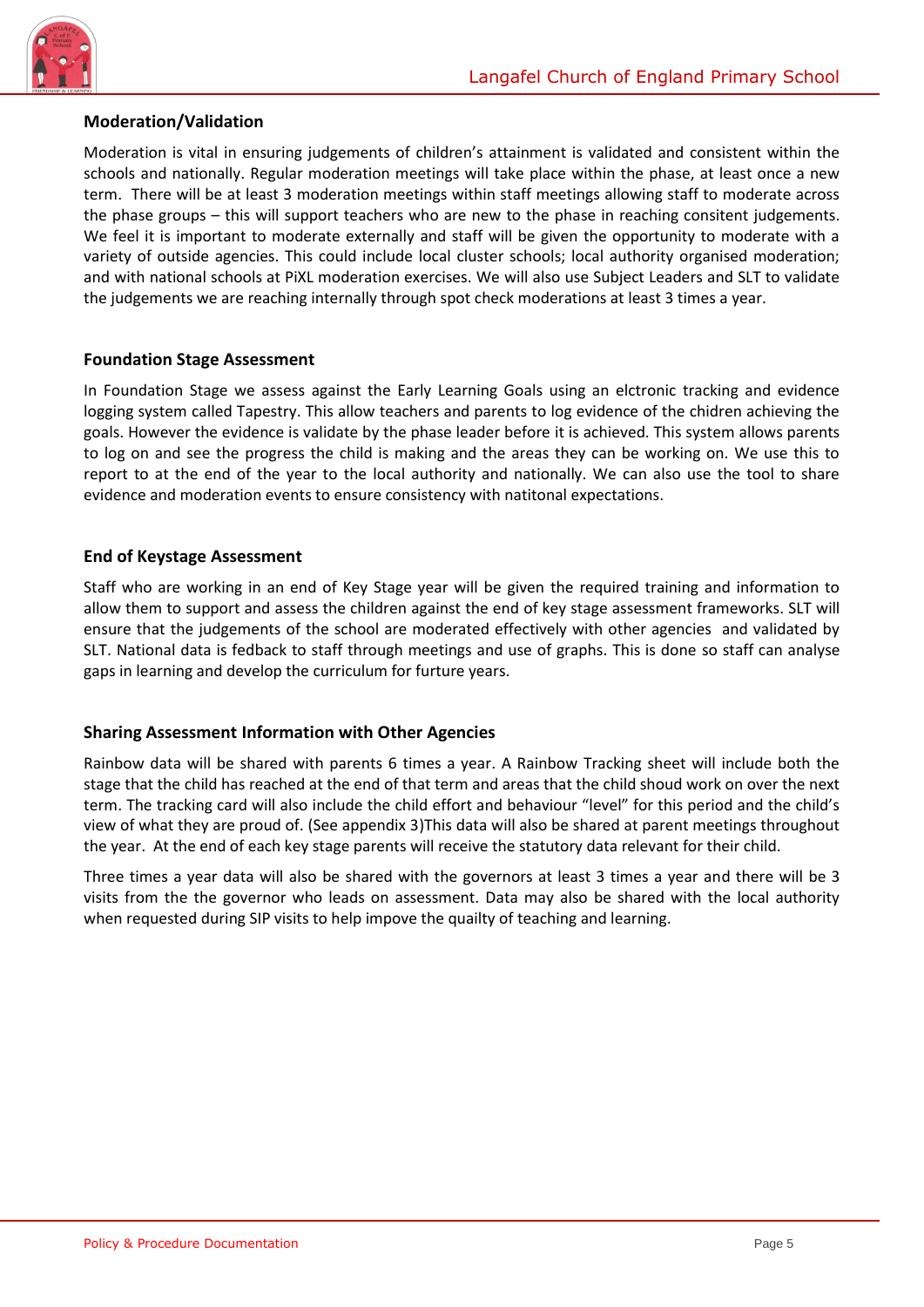

| End of year:<br>Below POS | Stage 5<br><b>Working towards</b><br>fiction texts.<br>predictions.<br>effect.<br>where necessary.                                                                                                                                                                                                                                                                                                                                                                                                                                                                                                                                                                                                                                                                                                                                                                                                                                                                                                                                                                                                                                                                                                                                                                                                                                                                                                                                                                                                                                                                                                                                                                                 | Name                              |
|---------------------------|------------------------------------------------------------------------------------------------------------------------------------------------------------------------------------------------------------------------------------------------------------------------------------------------------------------------------------------------------------------------------------------------------------------------------------------------------------------------------------------------------------------------------------------------------------------------------------------------------------------------------------------------------------------------------------------------------------------------------------------------------------------------------------------------------------------------------------------------------------------------------------------------------------------------------------------------------------------------------------------------------------------------------------------------------------------------------------------------------------------------------------------------------------------------------------------------------------------------------------------------------------------------------------------------------------------------------------------------------------------------------------------------------------------------------------------------------------------------------------------------------------------------------------------------------------------------------------------------------------------------------------------------------------------------------------|-----------------------------------|
| Emerging                  | graphemes. Use phonic skills of segmenting and blending to<br>adorable/adoration, horrible/horribly<br>applying knowledge of root words and their affixes in the YR<br>correspondence between spelling and sound<br>through formal presentation and debates, using notes<br>with guidance, identifying key details which support these.<br>feelings changed and how they know this; make credible<br>evidence from the text e.g. explain how a character's<br>across texts e.g. contrasting poems<br>language (e.g. simile, imagery) and attempt to explain its<br>structure and presentation of texts e.g. bullet points; how a<br>of first person in diary-writing.<br>genres e.g. 'suspense' in a story; 'goodbyes' in a poem; use<br>both in and out of school.<br>bought, rough, cough, though, plough.<br>pronunciations of words with the same letter-string e.g<br>address unfamiliar words. Know the different<br>5-6 spelling appendix e.g. assist/assistance,<br>letter is set out; introductory paragraphs.<br>Summarise main ideas from more than one paragraph,<br>Retrieve, record and present information from non-<br>Explain what they know or have read, including<br>Make comparisons within texts; begin to compare<br>Decode alternative sounds for a wide range of<br>Attempt to explain the purpose of the language<br>Read most common exception words, noting unusual<br>Draw inferences and begin to justify these with<br>Enjoy reading a range of texts, fiction and non-fiction,<br>Determine the meaning of new words by sometimes<br>Discuss how authors use language, including figurative<br>Identify the main themes and conventions in several |                                   |
| High Emerging             |                                                                                                                                                                                                                                                                                                                                                                                                                                                                                                                                                                                                                                                                                                                                                                                                                                                                                                                                                                                                                                                                                                                                                                                                                                                                                                                                                                                                                                                                                                                                                                                                                                                                                    |                                   |
| Expected                  | Expected<br>appropriate texts from the following<br>necessary.<br>compare two ghost stories<br>paragraphs.<br>meaning clear.<br>views courteously.                                                                                                                                                                                                                                                                                                                                                                                                                                                                                                                                                                                                                                                                                                                                                                                                                                                                                                                                                                                                                                                                                                                                                                                                                                                                                                                                                                                                                                                                                                                                 |                                   |
| High Expected             | through formal presentation and debates, using notes where<br>of the language, structure and presentation of texts e.g.<br>morphological knowledge of root words and affixes<br>justifying opinions, building on ideas, and challenging others'<br>paragraph, identifying key details which support these<br>bullet points; how a letter is set out; introductory<br>reciting or reading aloud to an audience, to make the<br>Summarise main ideas from more than one<br>Explain what they know or have read, including<br>Participate in discussion about books, expressing and<br>Make comparisons within and across texts e.g.<br>Provide straightforward explanations for the purpose<br>Fluently and automatically read a range of age-<br>Determine the meaning of new words by applying<br>Distinguish fact from opinion with some success<br>Use appropriate intonation, tone and volume when                                                                                                                                                                                                                                                                                                                                                                                                                                                                                                                                                                                                                                                                                                                                                                              | No Keading Progression 2015 to 20 |
| Exceeding                 |                                                                                                                                                                                                                                                                                                                                                                                                                                                                                                                                                                                                                                                                                                                                                                                                                                                                                                                                                                                                                                                                                                                                                                                                                                                                                                                                                                                                                                                                                                                                                                                                                                                                                    |                                   |
| High Exceeding            | books.<br>considering the impact on the reader<br>including figurative language,<br>illustration<br>key details and using quotations for<br>details stated and implied<br>with evidence<br>drawing inferences and justifying these<br>understanding of what they have read.<br>the context<br>shows understanding<br>whole novels)<br>confidence and fluency (including<br>Read age-appropriate books with<br>Greater depth<br>work out the meaning of words from<br>explain and discuss their<br>evaluate how authors use language.<br>summarise main ideas, identifying<br>read aloud with intonation that<br>predict what might happen from<br>retrieve information from non-fiction<br>make comparisons within and across                                                                                                                                                                                                                                                                                                                                                                                                                                                                                                                                                                                                                                                                                                                                                                                                                                                                                                                                                      | Class:                            |

# **Appendix I** Example of Rainbow Tracker Mark Sheet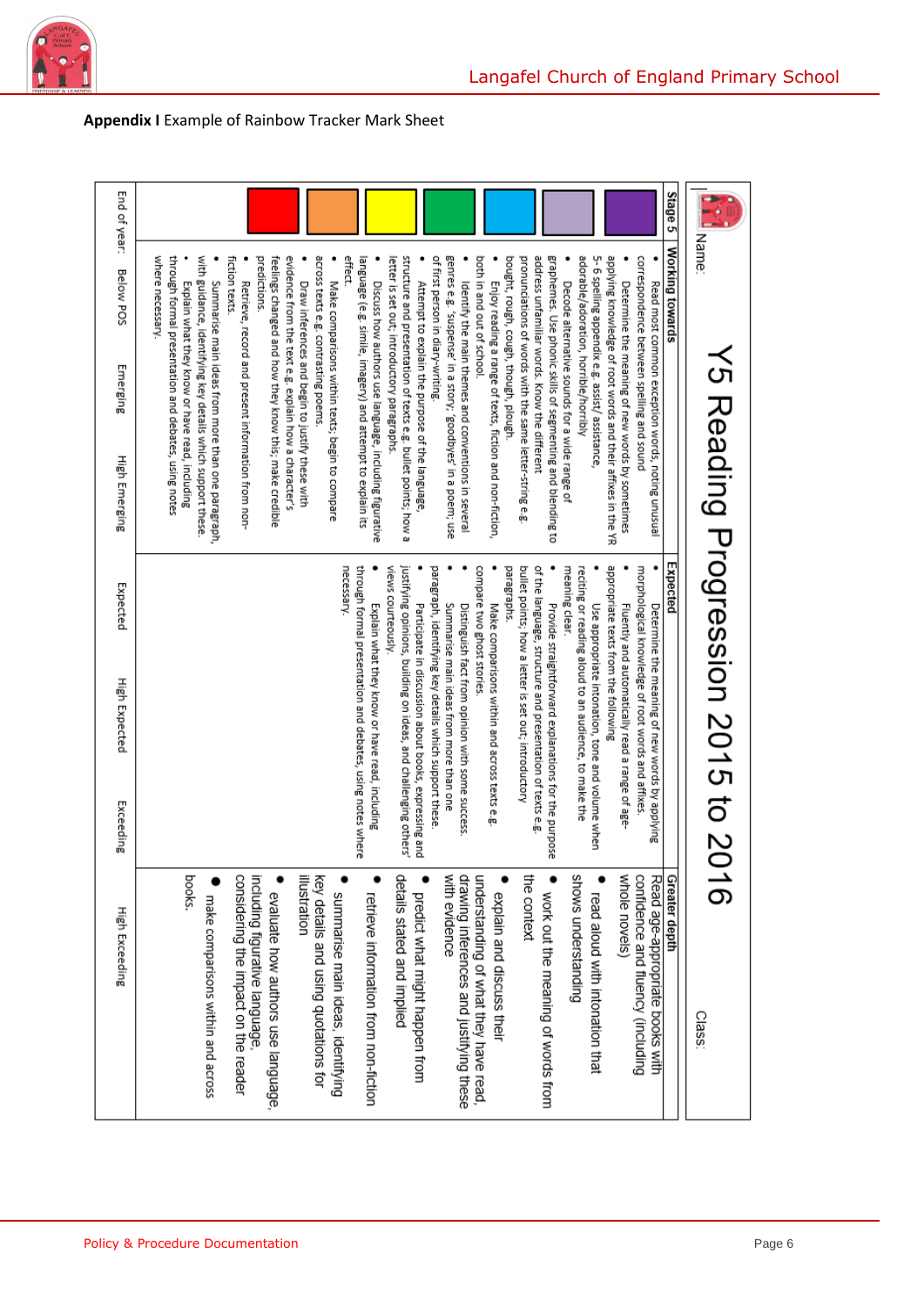

# **Appendix 2** Example of how we level children within the year

| Term 6<br>End                                                                                                                                                                                                                                                     | Term <sub>5</sub><br>End                                                                 | Term 4<br>End                                                              | Term <sub>3</sub><br>End                                              | Term <sub>2</sub><br>End                                                                                                    | Term 1<br>End                                                               | Start<br>Year |               |
|-------------------------------------------------------------------------------------------------------------------------------------------------------------------------------------------------------------------------------------------------------------------|------------------------------------------------------------------------------------------|----------------------------------------------------------------------------|-----------------------------------------------------------------------|-----------------------------------------------------------------------------------------------------------------------------|-----------------------------------------------------------------------------|---------------|---------------|
| orange<br>Σ                                                                                                                                                                                                                                                       | orange<br>Not                                                                            | остапде<br>Not                                                             | остапде<br>증                                                          | orange<br>Not                                                                                                               | orange<br>Š                                                                 | Everyone      | Red           |
| least 2 occasions<br>objectives on at<br>Majority of                                                                                                                                                                                                              | least 2 occasions<br>objectives on at<br>Majority of                                     | objectives at least<br>Majority of<br>1 occasion                           | objectives 1 or 2<br>Majority of<br>occasions                         | objectives 1 or 2<br>occasions<br>Majority                                                                                  | Almost all at least<br>least 1 occasion<br>All objectives at<br>2 occasions | π/a           | Orange        |
| objectives on at least 2<br>Great majority of<br>occasions                                                                                                                                                                                                        | objectives on at least 2.<br>Great majority of<br>occasions                              | objectivas at least 2<br>Great majority of<br><b>0CCBSIONS</b><br>(E əmos) | Great majority of<br>objectives 2 or 3<br>occasions                   | occasion (some 2 or 3)<br>All objectives at least 1<br>Almost all at least 2<br>Most objectives 3<br>occasions<br>occasions | n/a                                                                         | n/a           | Yellow        |
| Almost all on 3<br>occasions                                                                                                                                                                                                                                      | Almost all on 3<br><b>0CCBS/O/1S</b>                                                     | objectives at least<br>2 occasions<br>Almost all<br>(some 3)               | objectives at least<br>All (or almost all)<br>2 occasions<br>(E amos) | n/a                                                                                                                         | n/a                                                                         | Ρľa           | Green         |
| <b>0CCBSIONS</b><br>All on 3                                                                                                                                                                                                                                      | <b>0CC8S/ONS</b><br>All on 3                                                             | All objectives at<br><b>0CCaSiONS</b><br>(Some 3)<br>least <sub>2</sub>    | n/a                                                                   | Ρľā                                                                                                                         | n/a                                                                         | Ρľa           | Blue          |
| correct skills, authorial<br>(including all 'number'<br>evidence of reasoning<br>engagement of reader<br>Evidence of: selecting<br>voice, understanding<br>of spoken word and<br>across curriculum)<br>All on<br>written word,<br>embedded &<br>3 occasions       | of all number.<br>evidence of reasoning)<br>(including embedded<br>All on<br>3 occasions | n/a                                                                        | n/a                                                                   | ηa                                                                                                                          | n/a                                                                         | n/a           | lndigo        |
| Writing<br>Maths<br>spoken word and written<br>evidence of reasoning &<br>Substantial evidence of<br>selecting correct skills,<br>Indigo plus siqnificant<br>word, engagement of<br>understanding of<br>solving complex<br>authorial voice,<br>problems<br>reader | n/a                                                                                      | n/a                                                                        | n/a                                                                   | ηa                                                                                                                          | n/a                                                                         | n/a           | <b>Violet</b> |